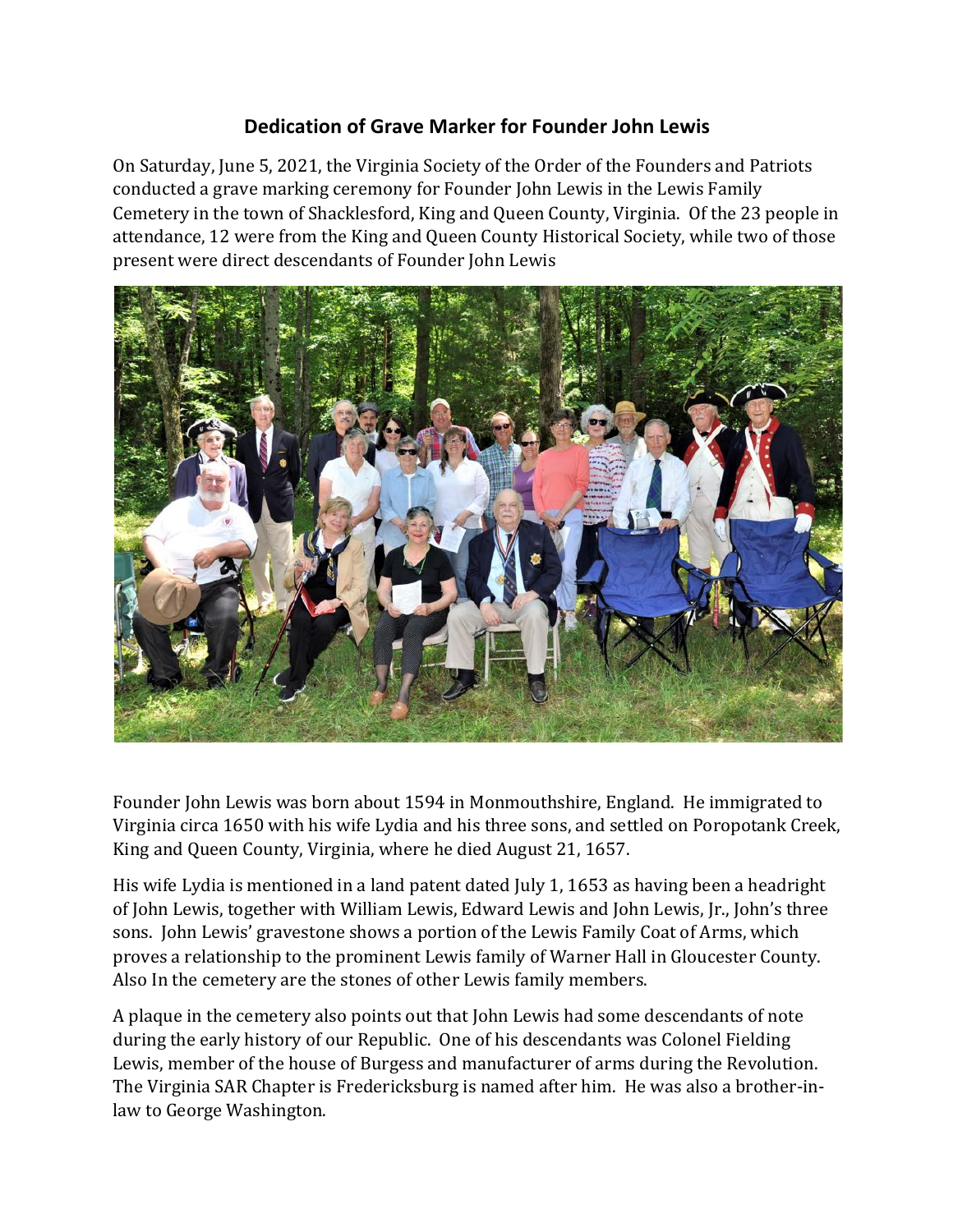Another of John Lewis' descendants was Meriwether Lewis, the man chosen by President Thomas Jefferson to lead the Lewis and Clark expedition to explore the Louisiana Purchase, all the way to the Pacific.

Virginia Society President Michael E. Weyler was the master of ceremonies. After the invocation by Past Governor Jerry Hubbard, greetings were brought by Dr. Dan Warren, Past Governor General of the Order of the Founders and Patriots of America, and Cynthia Carter, President of the King and Queen County Historical Society.

The guest speaker was Dr. Augustine Lewis, a direct descendant of John Lewis who still resides in King and Queen County. He described the Lewis family tree, including those other family members buried in the family cemetery.



L/R, Dr. Augustine Lewis and Associate Jim Russell unveil the VA OFPA Marker

The meeting program included an Unveiling of the Marker Ritual, a dedication ceremony with Governor Weyler and Registrar Rich Rattan offering a narrative and prayer of dedication, after which the marker was uncovered by two direct descendants of John Lewis; Dr. Augustine Lewis and OFPA Associate Jim Russell, seventh great grandson of John Lewis.